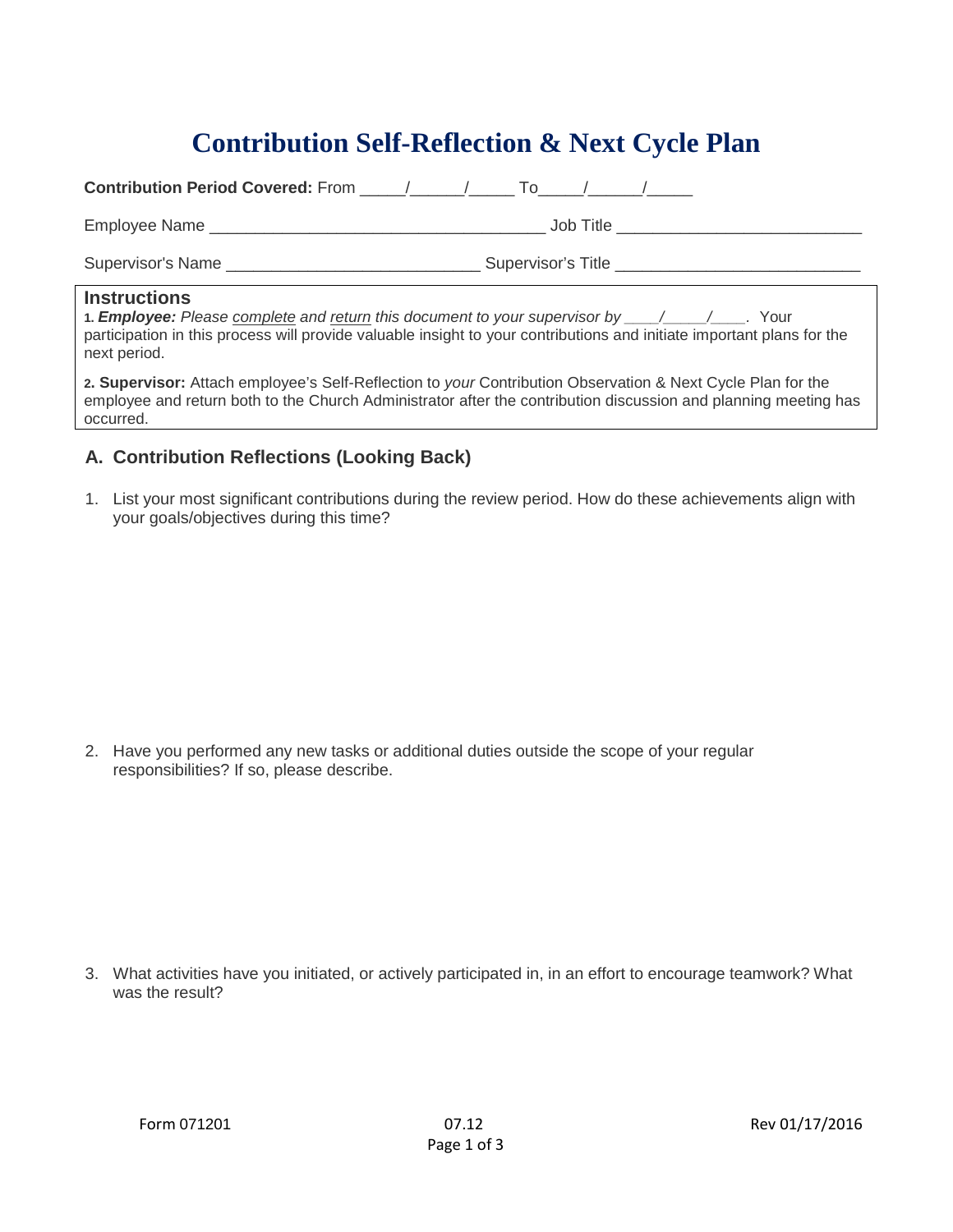- 4. Describe any professional development you have completed or participated in (i.e., offsite seminars/classes, onsite training, peer training, management coaching or mentoring, on-the-job experience, better exposure to challenging projects, other).
- 5. If applicable, name any other FPCC personnel, besides your supervisor, whom you believe can provide useful input about your contributions and interactions.

## **B. Summary: Job Contribution Factors**

Reflect on how well you have contributed on all job factors that apply during this review period. If a category does not apply to you, indicate N/A.

- **Rating Scale**: **4** Consistently Outstanding Contributions
	- **3** -- Very Competent/ Excellent Contributions
	- **2** Competent/Fully Meets Expected Contributions
	- **1** Improvement Needed for Future Contributions

|    | Category                                                                                                                       | <b>Rating</b> |
|----|--------------------------------------------------------------------------------------------------------------------------------|---------------|
| 1. | Technical Skills (job/discipline area specific)                                                                                |               |
| 2. | <b>Technical Knowledge</b><br>(up-to-date on church-related news, articles & best practices)                                   |               |
| 3. | Quality of Work Product (comprehensive, accurate, timely, etc.)                                                                |               |
| 4. | Utilization of Resources or Productivity                                                                                       |               |
| 5. | Church Membership Support & Growth Skills                                                                                      |               |
| 6. | <b>Project Management Skills</b>                                                                                               |               |
| 7. | <b>Computer Skills</b>                                                                                                         |               |
| 8. | Time Management & Organizational Skills                                                                                        |               |
| 9. | Interpersonal Skills (positive communicator; demonstrated ability<br>to get along well with co-workers/church members/vendors) |               |
|    | 10. Communication Skills - Verbal/Written (speaking,<br>proposals/reports, letters, memos, etc.)                               |               |
|    | 11. Innovation or Creativity                                                                                                   |               |
|    | 12. Collaboration/Teamwork/Mentoring Skills                                                                                    |               |
|    | 13. Organization Policies (knowledgeable of/compliant with FPCC<br>policies & procedures)                                      |               |
|    | 14. Leadership Skills (applies to anyone - not restricted to<br>supervisory level employees)                                   |               |
|    | 15. Professionalism (punctuality, attendance; conduct;<br>responsiveness and follow-through)                                   |               |
|    | 16. Overall Reflection (for Sections A & B combined)                                                                           |               |